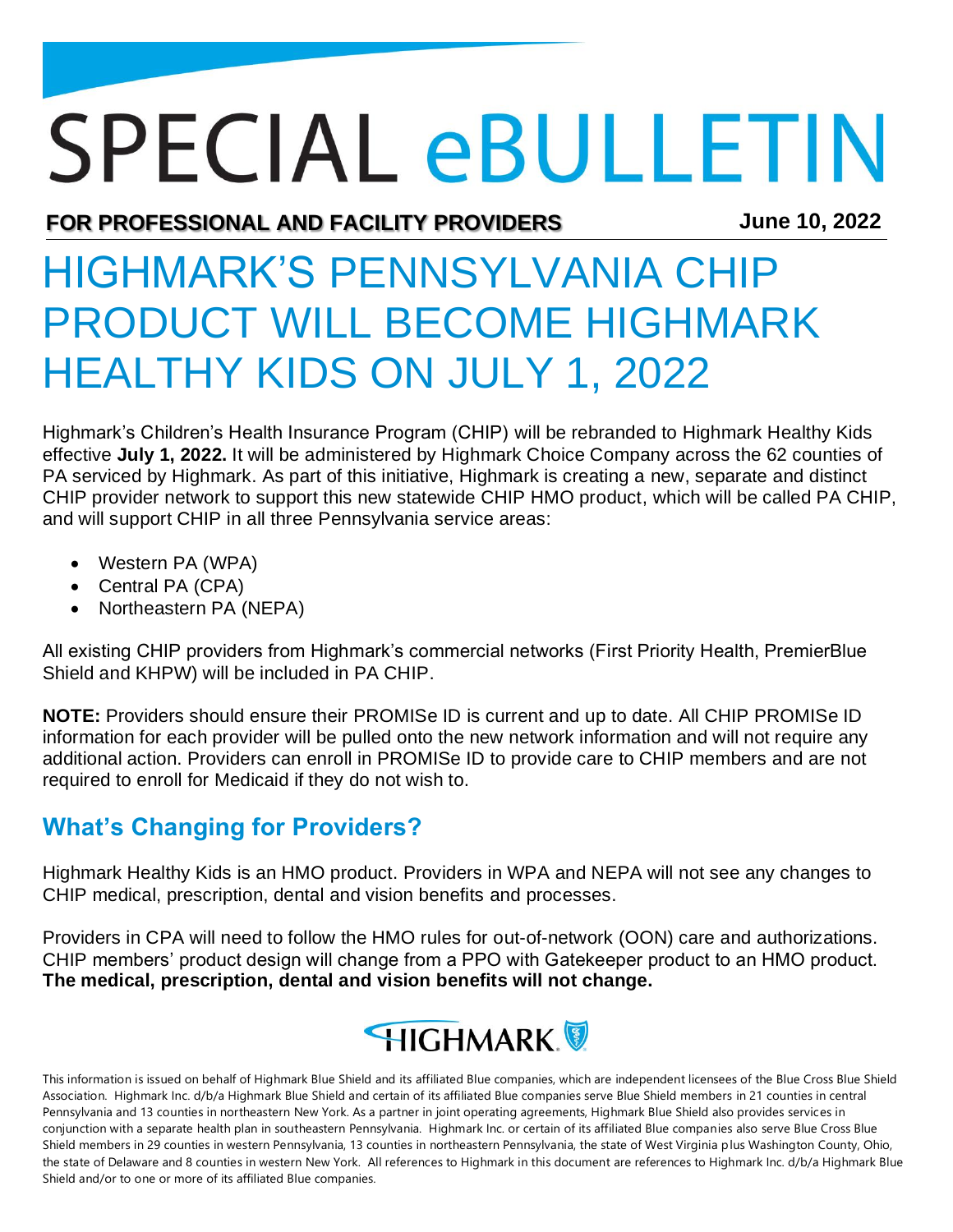CPA CHIP members will need providers to obtain a prior authorization for any OON care unless it is an emergent or urgent care situation.

### **Member Information**

On July 1, 2022, current Highmark PA CHIP members will be automatically migrated into the new Highmark Healthy Kids HMO program group numbers. Letters announcing the new Highmark Healthy Kids program were sent to all existing CHIP members in early June. **Member benefits, copays and monthly premiums will not change.** To enroll in the program, families can call 800-543-7105 weekdays, 8:30 a.m. – 4:30 p.m.

## **Frequently Asked Questions**

#### **1. Why are we launching Highmark Healthy Kids?**

• All PA CHIP members enrolled with Highmark will migrate to the new 62-county HMO product to meet PA CHIP managed care requirements. The Pennsylvania Department of Human Services administers CHIP in Pennsylvania.

#### **2. Will there be changes to the existing CHIP members' provider network?**

• No. All current CHIP providers are included in the new PA CHIP network, which includes all 62 counties of Highmark's PA footprint. The five counties served by Independent Blue Cross are not impacted.

#### **3. Will there be changes to the current provider reimbursement for CHIP?**

- There are no reimbursement changes due to the product change. Later this year, the PA CHIP Professional Fee Schedule will launch Sept. 1, 2022. Details of the PA CHIP professional provider fee schedule change were announced on June 1 and can be found on the [Provider Resource Center.](https://content.highmarkprc.com/Files/Region/hbcbs/NewsletterNotices/SpecialBulletins/sb-bcbs-highmark-chip-fee-schedule-060122.pdf)
- The Facility reimbursement for Highmark Healthy Kids is not changing.

#### **4. Will existing CHIP members receive a new ID Card?**

- Yes, all CHIP members will receive a new Highmark Healthy Kids ID card. Please be sure to ask members for their new CHIP ID cards to ensure you have the new group number.
- ID cards will be issued the week of June 13 in advance of the first effective date of July 1.

#### **5. Is there out-of-area (OOA) or out-of-network (OON) care for Highmark Healthy Kids?**

- Highmark Healthy Kids is an HMO product. OOA or OON services are eligible for emergent care and urgent care situations or when a prior authorization has been obtained in advance.
- **6. Will members have to "re-select" his/her Primary Care Physician (PCP) when migrated into Highmark Healthy Kids?**
	- No, existing PCP's will carry forward with the member into their new group number.